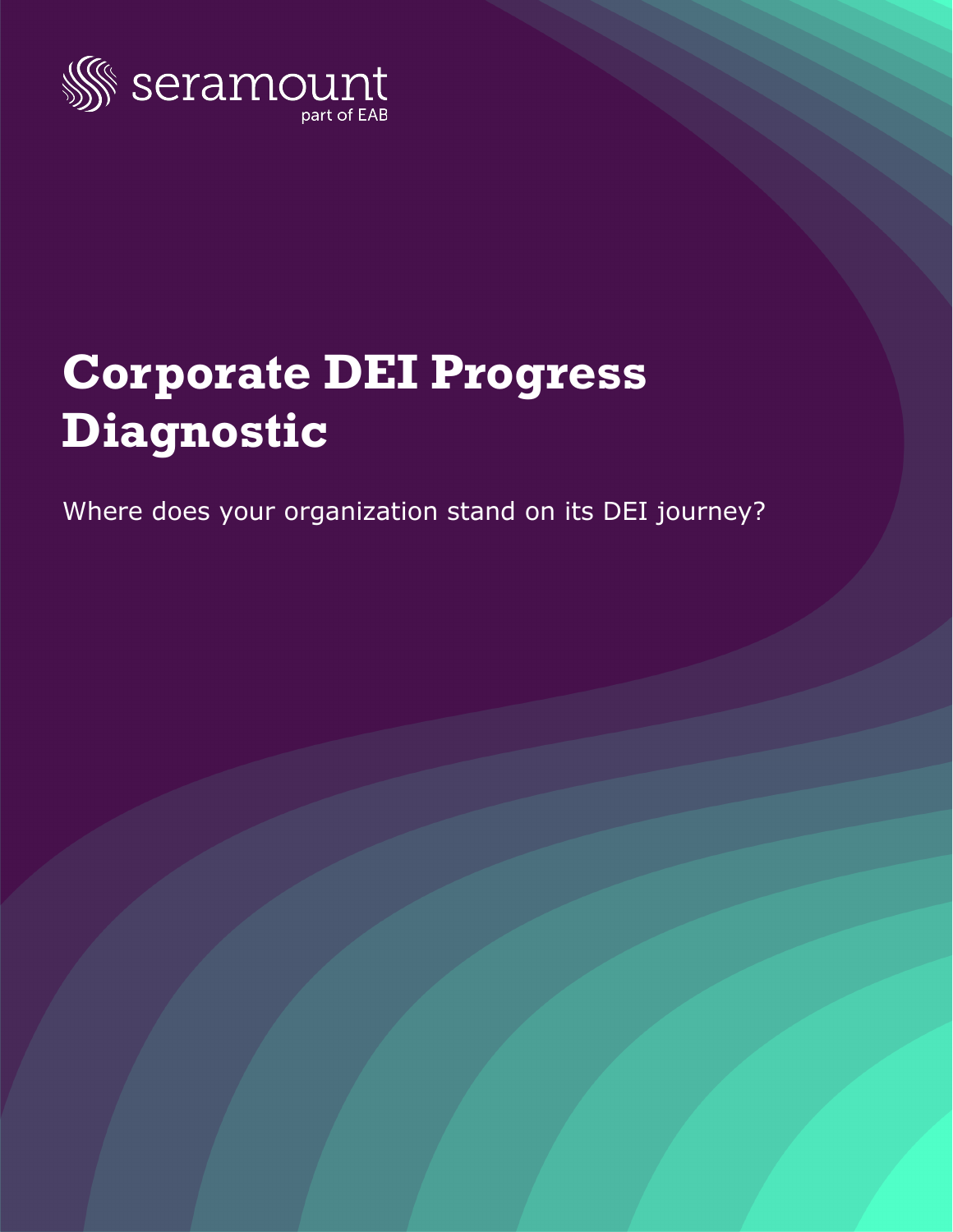## Executive Overview

How do you get hundreds of thousands of corporate employees to uphold diversity, equity, and inclusion (DEI) in their day-to-day? That is the challenge nearly every Chief Diversity Officer (CDO) is grappling with in their own organizations. To successfully advance DEI strategy in today's corporate environment, each DEI leader must first understand where their organization stands. This diagnostic is designed to help benchmark and assess how far along your organization is on its DEI journey and where barriers to progress may exist. Refer to the instructions below to get started.

## **Seramount Experts Have Identified Three Key Stages in the DEI Journey:**



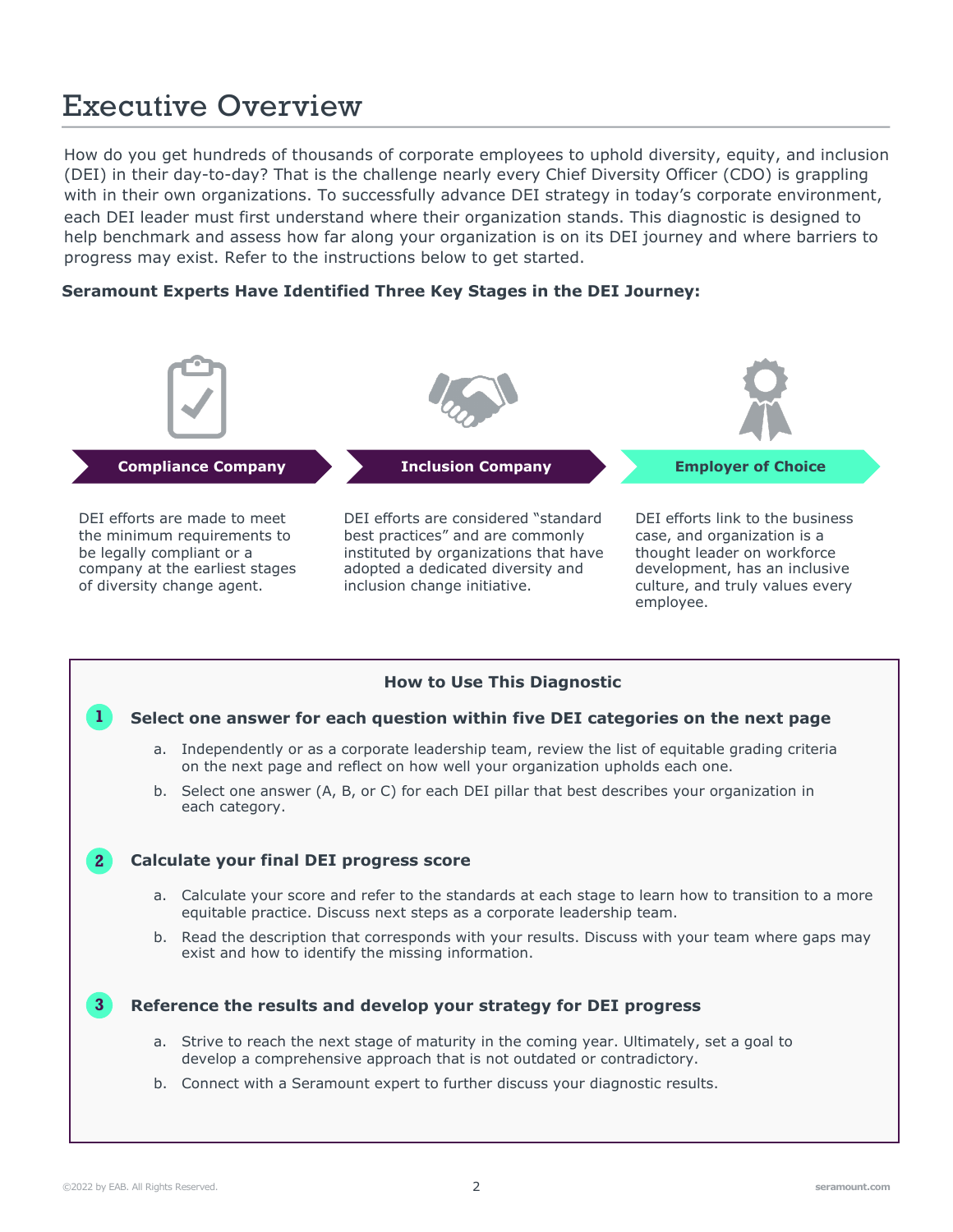# DEI Progress Diagnostic

### **This diagnostic is designed to evaluate the following questions:**

- 1. Where does your organization stand on its DEI journey?
- 2. Which DEI pillars should your organization prioritize as you look to implement or progress your diversity, equity, and inclusion strategy?

The following questions are categorized within various DEI pillars. Select the statement that best reflects the realities of your organization.

#### **DEI Strategy**

- $\Box$  A. A Manager or Director-level employee owns the DEI strategy at my organization.
- $\Box$  B. A Head of Diversity who oversees a small team manages DEI strategy at my organization.
- q C. A fully dedicated Chief Diversity Officer who oversees a robust, highfunctioning team manages DEI strategy at my organization.

#### **Governance**

- $\Box$  A. At my organization, DEI is a siloed responsibility with limited scope and resources.
- $\Box$  B. At my organization, DEI is gaining increasing support, and the organization is establishing its initial strategy.
- $\Box$  C. DEI is fully embedded in the organization, with a clear champion and goals to ensure accountability.

#### **Communication**

- $\Box$  A. At my organization, there is minimal communication when it comes to DEI goals and strategy and there are a limited number of functional workers who receive DEI communications.
- $\Box$  B. My organization provides regular DEI updates to key stakeholders, but the communication does not trickle down to the rest of the organization.
- $\Box$  C. My organization includes DEI in all organizational strategic communications, including the company intranet, town halls, etc.

.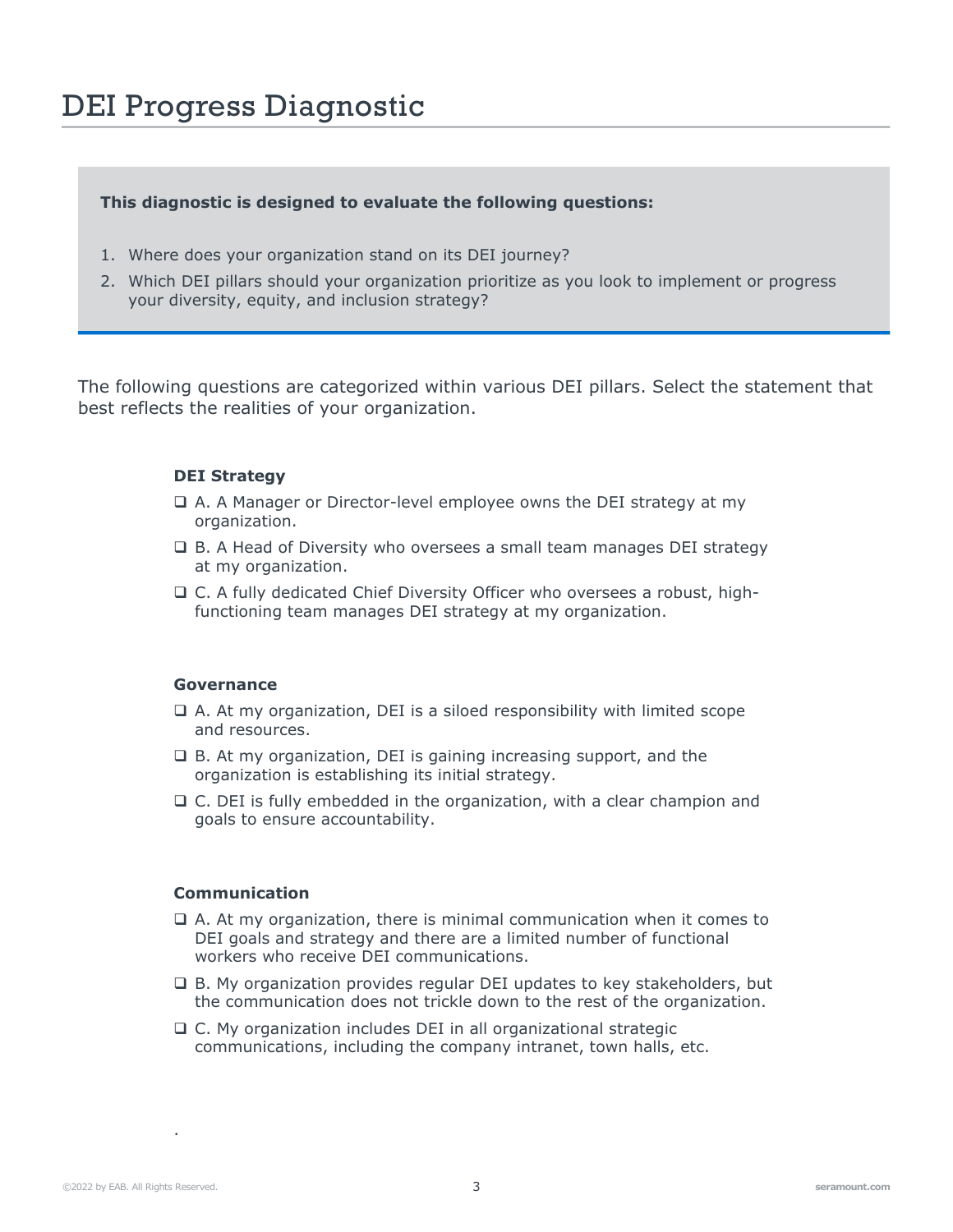### **Metrics and Measurement**

- $\Box$  A. My organization has minimal data on demographics. The organization has also never completed an official DEI assessment or audit.
- $\Box$  B. My organization has audited or assessed our DEI outcomes. We are also actively looking to improve our demographic data and incorporate it into our DEI strategy.
- $\Box$  C. My company regularly uses advanced DEI dashboards. All necessary data and demographics are shared with the organization on a consistent basis to hold people accountable to goals and measure organizational DEI success.

#### **Learning and Development**

- $\Box$  A. My organization offers optional DEI trainings and resources for all employees on foundational DEI topics.
- $\Box$  B. My organization offers optional DEI training and resources on more advanced DEI topics such as unconscious bias or allyship.
- $\Box$  C. My organization offers mandatory DEI learning options and resources for employees as part of their annual performance expectations. The curriculum includes advanced topics such as inclusive leadership and global diversity.



Your organization has yet to implement many or most of the best practices associated with exceptional DEI strategy. This suggests the potential for large, rapid performance improvements.

#### **Inclusion Company** B

Your organization is functioning at a moderately advanced level but still has opportunities to adapt additional best practices around DEI. Significant room for improvement on results is likely.

#### **Employer of Choice** C

Your organization is functioning at an unusually high standard. Further gains in performance are possible but will require extraordinary levels of focus and innovation to be realized.

Contact [communications@seramount.com](mailto:communications@seramount.com) to discuss your diagnostic results and learn more about how Seramount can help move your organization to the next stage on your DEI journey.